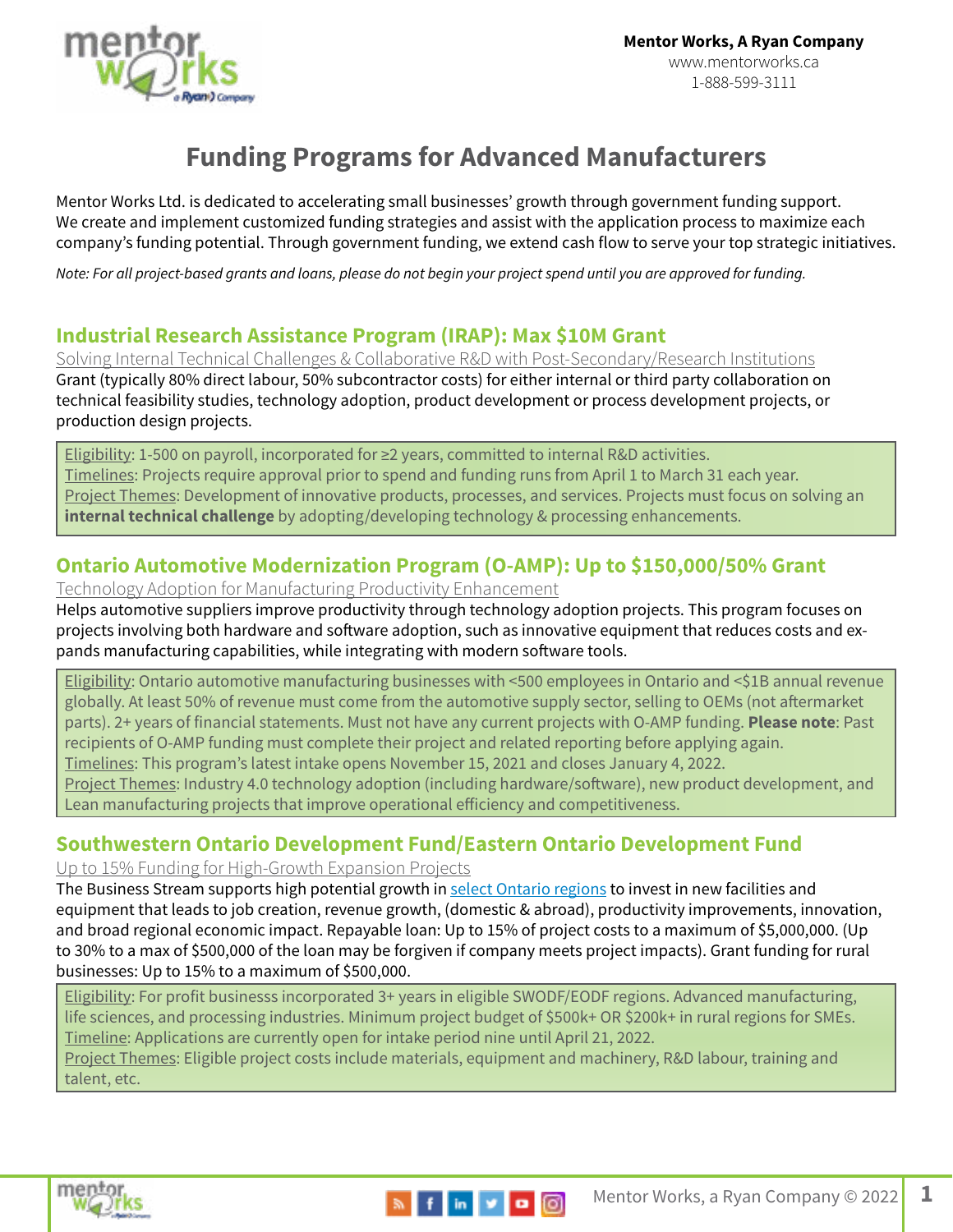

### **[NGen Manufacturing Program: Up to 44.4%](https://www.mentorworks.ca/what-we-offer/government-funding/research-development/ngen-manufacturing-program/) Grant for R&D**

#### Collaborative Technology Research and Development

As administered by Next Generation Manufacturing Canada (NGen), the program taps into Innovation Superclusters Initiative (ISI) funding to support groups of businesses that develop high potential technologies, create groundbreaking process transformation, and de-risk the adoption of technology to help manufacturers compete globally.

Eligibility: Projects must be transformational in scale or impact, and be of wider benefit to Canada's advanced manufacturing ecosystem. Must have a minimum of three private-sector project partners; all NGen members. Timeline: Open two-stage application process including an Expression of Interest (EOI) and, if called forward, a full application. Expected project length is 18-36 months; all projects must be complete by March 31, 2023. Project Themes: Collaborative technology development and application. Should have wide-reaching impacts that expand the potential of Canadian manufacturers, even those not directly involved in the project.

### **[Strategic Innovation Fund \(SIF\): Minimum \\$10M in Grants/Repayable Funding](https://www.mentorworks.ca/government-funding/capital-investment/strategic-innovation-fund/https://www.mentorworks.ca/government-funding/capital-investment/strategic-innovation-fund/)**

#### Innovative R&D, National Ecosystem and Collaboration

Supports industrial research and technology demonstration that accelerates the commercialization and scale up of Canadian businesses and innovation through collaborative industrial research, development, and demonstration projects. Must lead to significant job creation, advance the ecosystem/industry, and provide benefits to Canada.

Eligibility: Incorporated Canadian businesses with high growth potential and the ability to drive innovation. Must leverage significant private sector co-investments.

Timeline: Streams 1-3 and 5 offer continuous intake, stream 4 has annual intakes. Projects can go beyond 5 years. Project Themes: Innovative technology research, development, and commercialization, business expansion, capital investment, and collaborative R&D with post-secondary or research institutions.

## **[CanExport:](http://www.mentorworks.ca/what-we-offer/government-funding/business-expansion/canexport/) Up to 50% of Eligible Costs to a Maximum of \$50,000 per Grant**

#### Virtual Trade Shows, Marketing/SEO & Translation Costs

CanExport provides direct grant support to Canadian businesses seeking to develop new export opportunities and markets, particularly high-growth priority markets and sectors, by covering a portion of eligible sales and marketing activities.

Eligibility: Incorporated Canadian for-profit businesses with <500 FTE employees and \$100,000-\$100M in Canadian annual revenue. Target markets must represent <\$100,000 or 10% of total sales.

Timeline: Applications are currently open. Applicants must be approved before incurring expenses. Verdicts take up to 60 business days. Applicants can have one active application at a time.

Project Themes: Virtual trade shows, digital advertising, SEO, marketing materials creation, consultant costs for expert advice (i.e. business, tax, legal, e-commerce), and market research. Funding for activities requiring physical presence, such as in-person trade shows are potential opportunities.

### **Ontario Manufacturing Training Program (OMTP)[: Up to 25-50% to a Max \\$100,000 Grant](https://www.mentorworks.ca/government-funding/human-resources-and-training/ontario-manufacturing-training-program/https://www.mentorworks.ca/government-funding/human-resources-and-training/ontario-manufacturing-training-program/)**

Training for Innovative Software, Equipment, & Processes

Supports training employees on areas that spur innovation and help achieve a competitive advantage. Training should increase operational efficiency and enhance export sales.

Eligibility: Ontario manufacturer with 10-1000 employees, incorporated for ≥3 years, and exporting or with the intentions to export due to the training benefits. Past applications may affect ability to re-apply, in which case other training grants may be better options.

Timelines: Training can take place over a 12-month period unless otherwise specified by the active intake period. Training can begin after the application has been fully approved.

Project Themes: High-skill training on ERP, CAD software, equipment, processes, and other software tools to improve productivity and promote exporting.